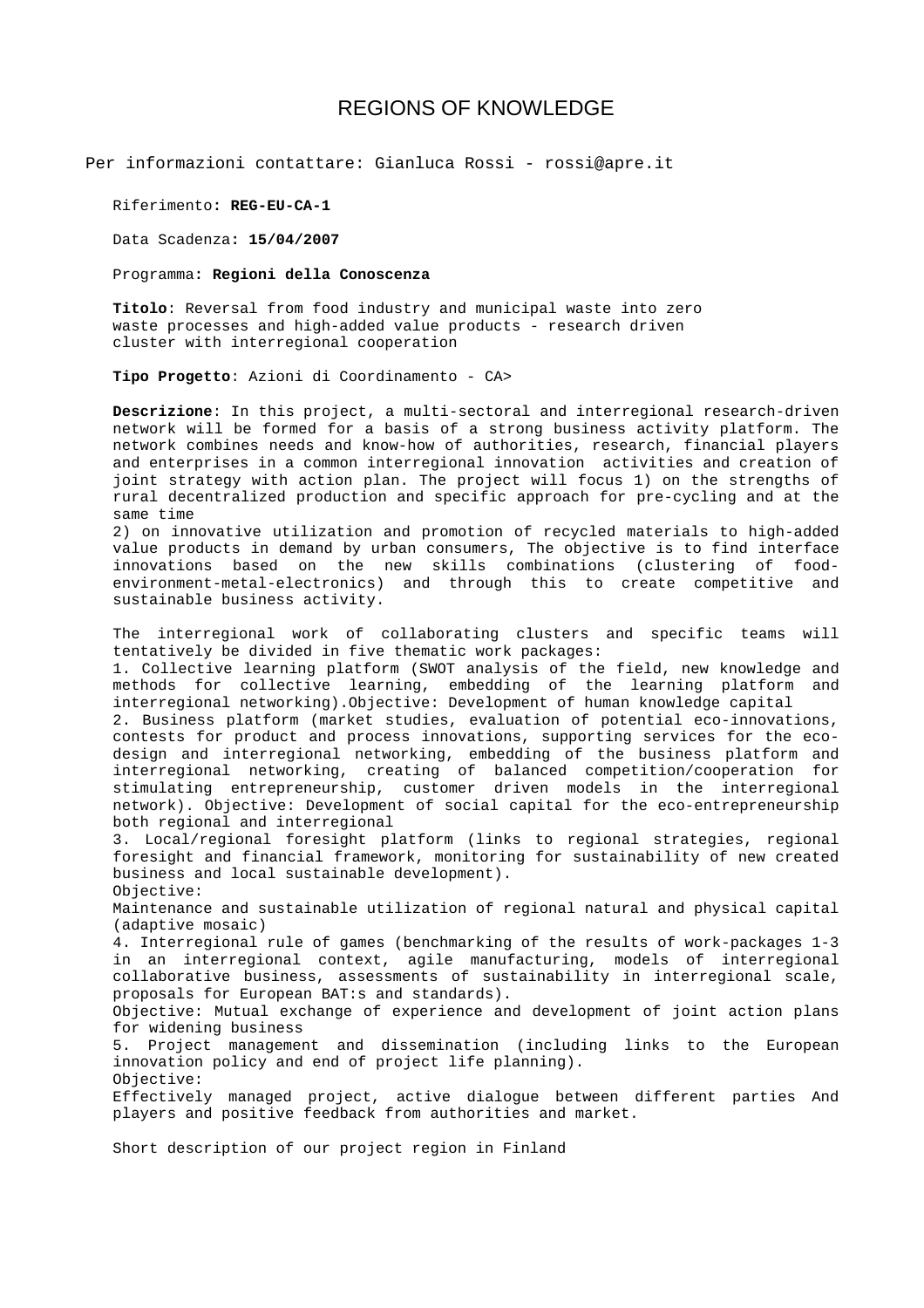The Häme region, in a central location in Finland, has during the past year experienced a growth that has been one of the most dominating in Finnish economy. It is primarily the industry sector and the service sector that have increased strongly. One of the main strengths is the complementary many-sided scientific expertise of food chain and rural development, represented by MTT Agrifood Research Finland. The HAMK University of Applied Research has large experience in co-operative research with regional companies. Besides the food industry, a very high interest to cooperation has shown the companies of modern environmental technology, especially those hosting facility of food and municipal waste and sludge treatment. The environmental cluster has such kind of ability and already lively interaction with food, metal and electronic clusters.